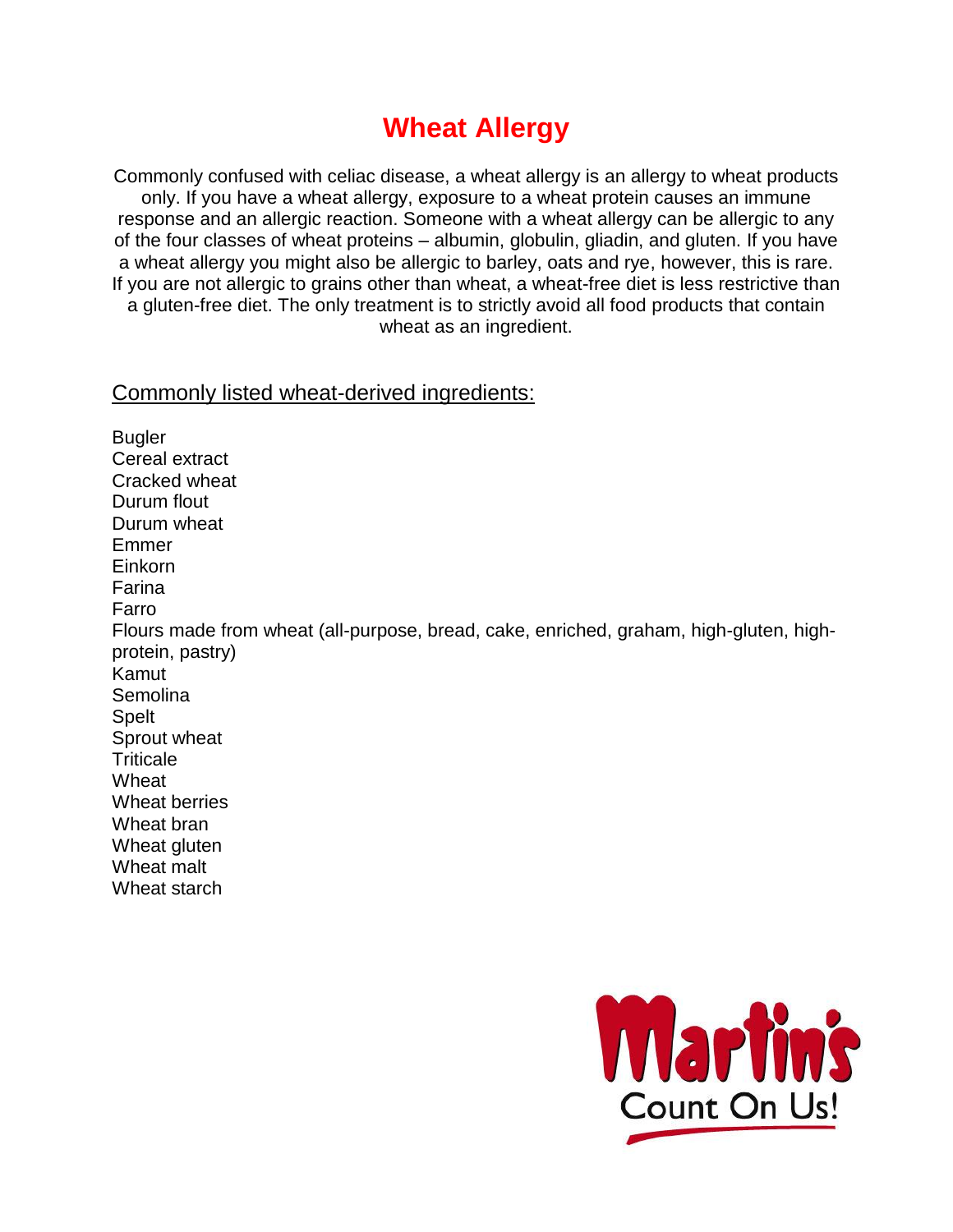## Extra care must be taken when consuming the following foods. Be sure to read labels carefully.

Baked goods Beer Bread and rolls Bread crumbs Bread crumbs Breakfast cereals **Cakes Cereals** Condiments, such as ketchup **Cookies Couscous Crackers** Dairy products, such as ice cream Farina Gelatinized starch Hard candies Hydrolyzed vegetable protein Jelly beans Licorice Meat products, such as deli meats and hot dogs Modified food starch **Muffins** Natural flavorings Pancakes and waffles Pasta Semolina Soy sauce Spelt Tortilla, made from flour Vegetable gum